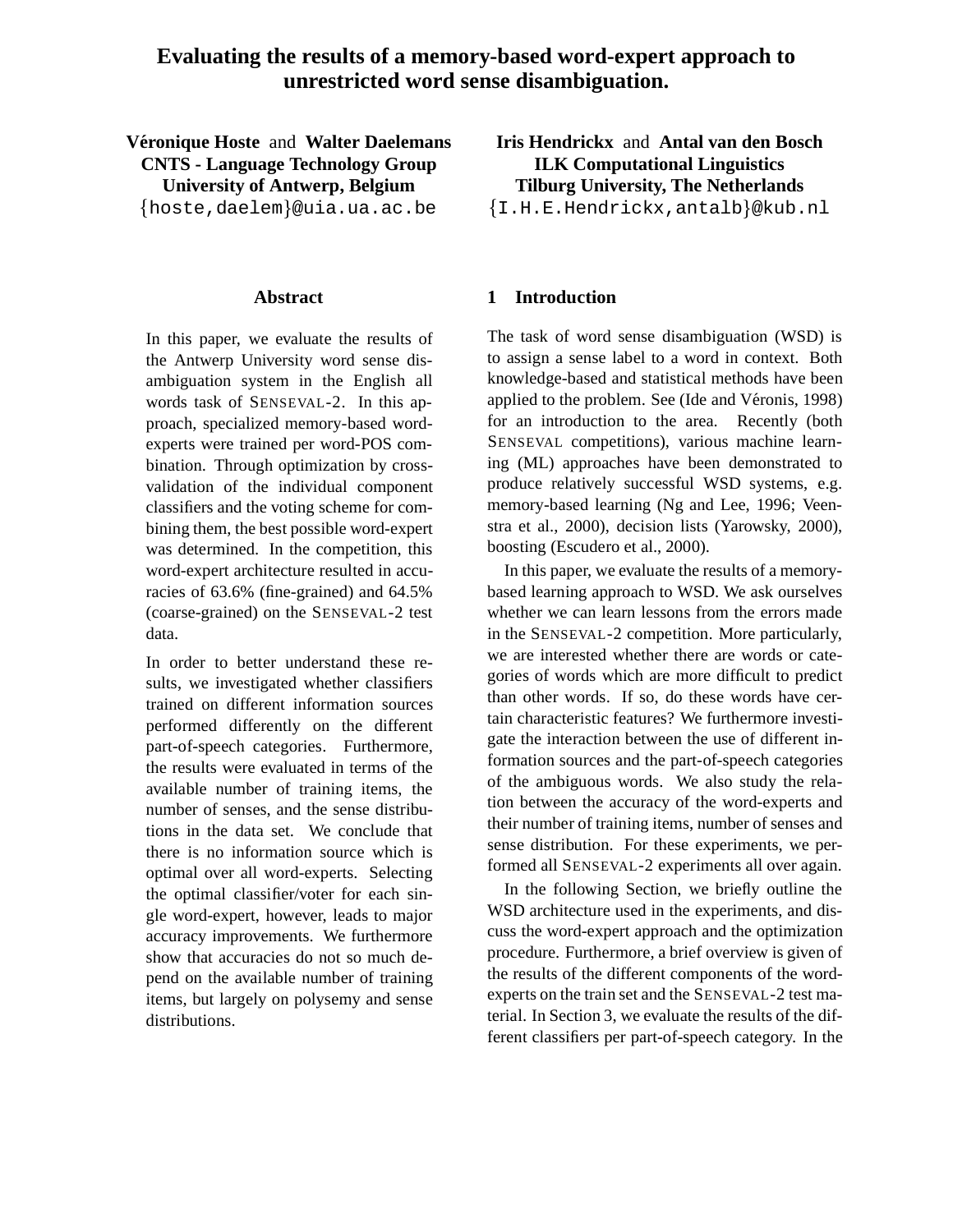same Section, these results are further analysed in relation to the number of training items, the number of senses and the sense distribution. Section 4 gives a detailed analysis of the results of our approach on the SENSEVAL-2 test material. We end with some concluding remarks in Section 5.

# **2 Memory-based word-experts**

Our approach in the SENSEVAL-2 experiments was to train so-called word-experts per word-POS combination. These word-experts consist of several learning modules, each of them taking different information as input, which are furthermore combined in a voting scheme.

In the experiments, the Semcor corpus included in WordNet1.6<sup>1</sup> was used as train set. In the corpus, every word is linked to its appropriate sense in the WordNet lexicon. This training corpus consists of 409,990 word forms, of which 190,481 are sense-tagged. The test data in the SENSEVAL-2 English all words task consist of three articles on different topics, with at total of 2,473 words to be sensetagged. WordNet1.7 was used for the annotation of these test data. No mapping was performed between both versions of WordNet. For both the training and the test corpus, only the word forms were used and tokenization, lemmatization and POS-tagging were done with our own software. For the part of speech tagging, the memory-based tagger MBT (Daelemans et al., 1996), trained on the Wall Street Journal corpus<sup>2</sup>, was used. On the basis of word and POS information, lemmatization (van den Bosch and Daelemans, 1999) was done.

After this preprocessing stage, all word-experts were built. This process was guided by WordNet1.7: for every combination of a word form and a POS, WordNet1.7 was consulted to determine whether this combination had one or more possible senses. In case of only one possible sense (about 20% of the test words), the appropriate sense was assigned. In case of more possible senses, a minimal threshold of ten occurrences in the Semcor training data was determined, since 10-fold cross-validation was used for testing in all experiments. This threshold



Figure 1: Accuracy of the different classifiers and voting techniques in relation to a threshold varying between 10 and 100. This accuracy is calculated on the words with more than one sense which qualify for the construction of a word-expert.

was then varied between 10 and 100 training items in order to determine the optimal number of training instances. For all words of which the frequency was lower than the threshold (also about 20% of the test words), the most frequent sense according to Word-Net1.7 was predicted. The cross-validation results in Figure 2 clearly show that accuracy drops when the contribution of the baseline classifier increases. The application of the WordNet baseline classifier yields a 61.7% accuracy. The "best" graph displays the accuracy when applying the optimal classifier for each single word-expert: with a threshold of 10, a 73.8% classification accuracy is obtained. On the basis of these results, we set the threshold for the construction of a word-expert to 10 training items. For all words below this threshold, the most frequent sense according to WordNet1.7 was assigned as sense-tag. For the other words in the test set (1,404 out of 2,473), word-experts were built for each word form-POS combination, leading to 596 word-experts for the SENSEVAL-2 test data.

<sup>&</sup>lt;sup>1</sup>Available from http://www.cogsci.princeton.edu/~wn/. Further information on WordNet can be found in Fellbaum (1998).

<sup>&</sup>lt;sup>2</sup>ACL Data Collection Initiative CD-Rom 1, September 1991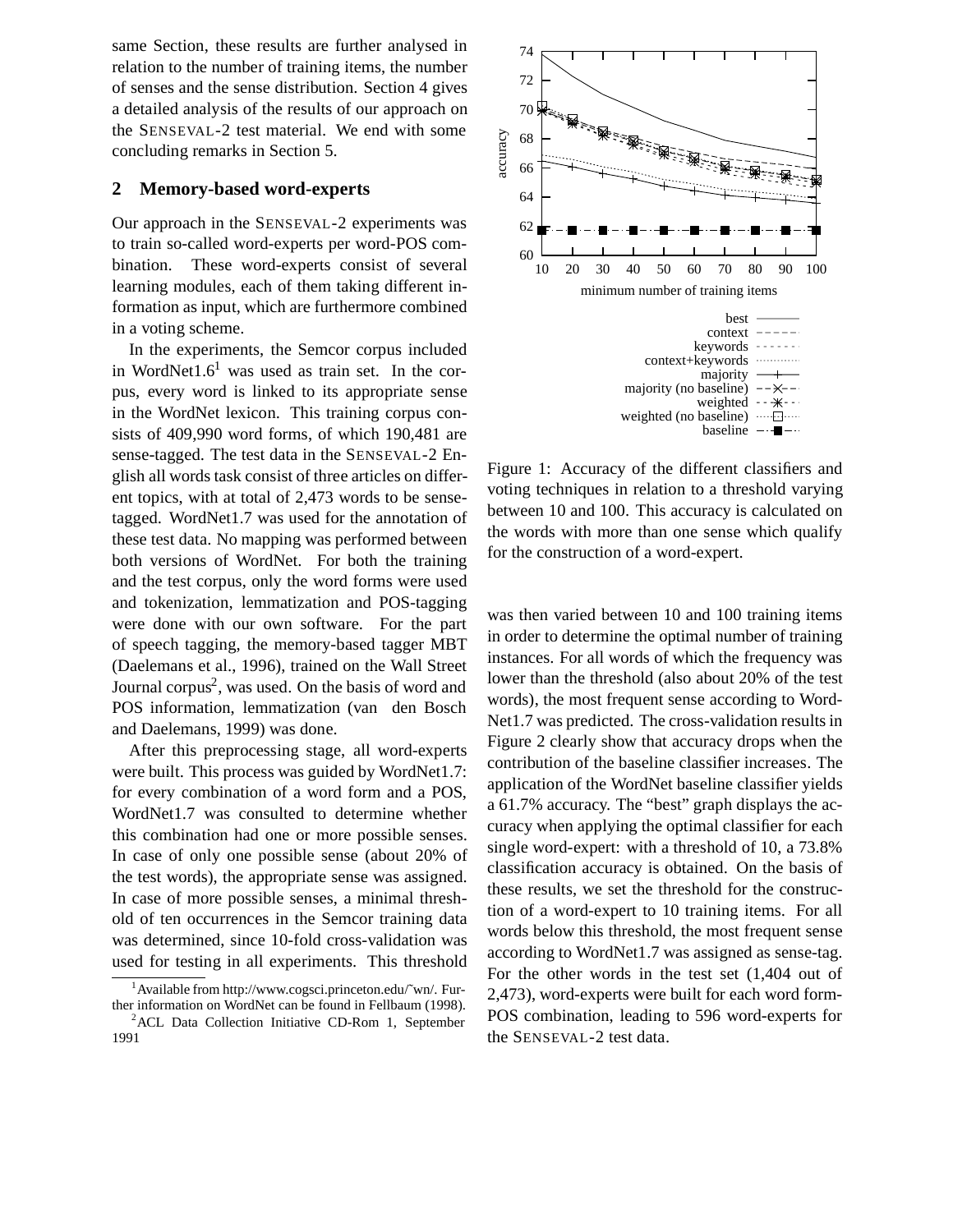The word-experts consist of different trained subcomponents which make use of different knowledge: (i) a classifier trained on the local context of the ambiguous focus word, (ii) a learner trained on keywords, (iii) a classifier trained on both of the previous information sources, (iv) a baseline classifier always providing the most frequent sense in the sense lexicon and (v) four voting strategies which vote on the outputs of the previously mentioned classifiers. For the experiments with the single classifiers, we used the MBL algorithms implemented in TIMBL<sup>3</sup>. In this memory-based learning approach to WSD, all instances are stored in memory during training and during testing (i.e. sensetagging), the instance most similar (Hamming distance) to that of the focus word and its local context and/or keyword information is selected and the associated class is returned as sense-tag. For an overview of the algorithms and metrics, we refer to Daelemans et al. (2001).

- The first classifier in a word-expert takes as input a vector representing the **local context** of the focus word in a window of three words to the left and three to the right. For the focus word, both the lemma and POS are provided. For the context words, POS information is given. E.g., the following is a training instance: *American JJ history NN and CC most most JJS American JJ literature NN is VBZ most%3:00:01::*.
- The second classifier in a word-expert is trained with information about **possible disambiguating content keywords** in a context of three sentences (focus sentence and one sentence to the left and to the right). The method used to extract these keywords for each sense is based on the work of Ng and Lee (1996). In addition to the keyword information extracted from the local context of the focus word, possible disambiguating content words were also extracted from the examples in the sense definitions for a given focus word in WordNet.
- The third subcomponent is a learner combining both of the previous information sources.

In order to improve the predictions of the different learning algorithms, algorithm parameter optimization was performed where possible. Furthermore, the possible gain in accuracy of different voting strategies was explored. On the output of these three (optimized) classifiers and the WordNet1.7. most frequent sense, both majority voting and weighted voting was performed. In case of majority voting, each sense-tagger is given one vote and the tag with most votes is selected. In weighted voting, the accuracies of the taggers on the validation set are used as weights and more weight is given to the taggers with a higher accuracy. In case of ties when voting over the output of 4 classifiers, the first decision (TIMBL) was taken as output class. Voting was also performed on the output of the three classifiers without taking into account the WordNet class.

For a more complete description of this wordexpert approach, we refer to (Hoste et al., 2001) and (Hoste et al., 2002).

## **3 Evaluation of the results**

For the evaluation of our word sense disambiguation system, we concentrated on the words for which a word-expert was built. We first evaluated our approach using cross-validation on the **training data**, giving us the possiblity to evaluate over a large set (2,401) of word-experts. The results on the **test set** (596 word-experts) are discussed in Section 4.

## **3.1 Parts-of-speech vs. information sources**

In a first evaluation step, we investigated the interaction between the use of different information sources and the part-of-speech category of the ambiguous words. Table 1 shows the results of the different component classifiers and voting mechanisms per part-of-speech category. This table shows the same tendencies among all classifiers and voters: the best scores are obtained for the adverbs, nouns and adjectives. Their average scores range between 64.2% (score of the baseline classifier on the nouns) and 76.6% (score of the context classifier on the adverbs). For the verbs, accuracies drop by nearly 10% and range between 56.9% (baseline classifier) and 64.6% (weighted voters). A similar observation was made by Kilgarriff and Rosenzweig (2000) in the SENSEVAL-1 competition in which a restricted set of words had to be disambiguated. They also showed that in English the verbs were the hardest

<sup>3</sup>Available from http://ilk.kub.nl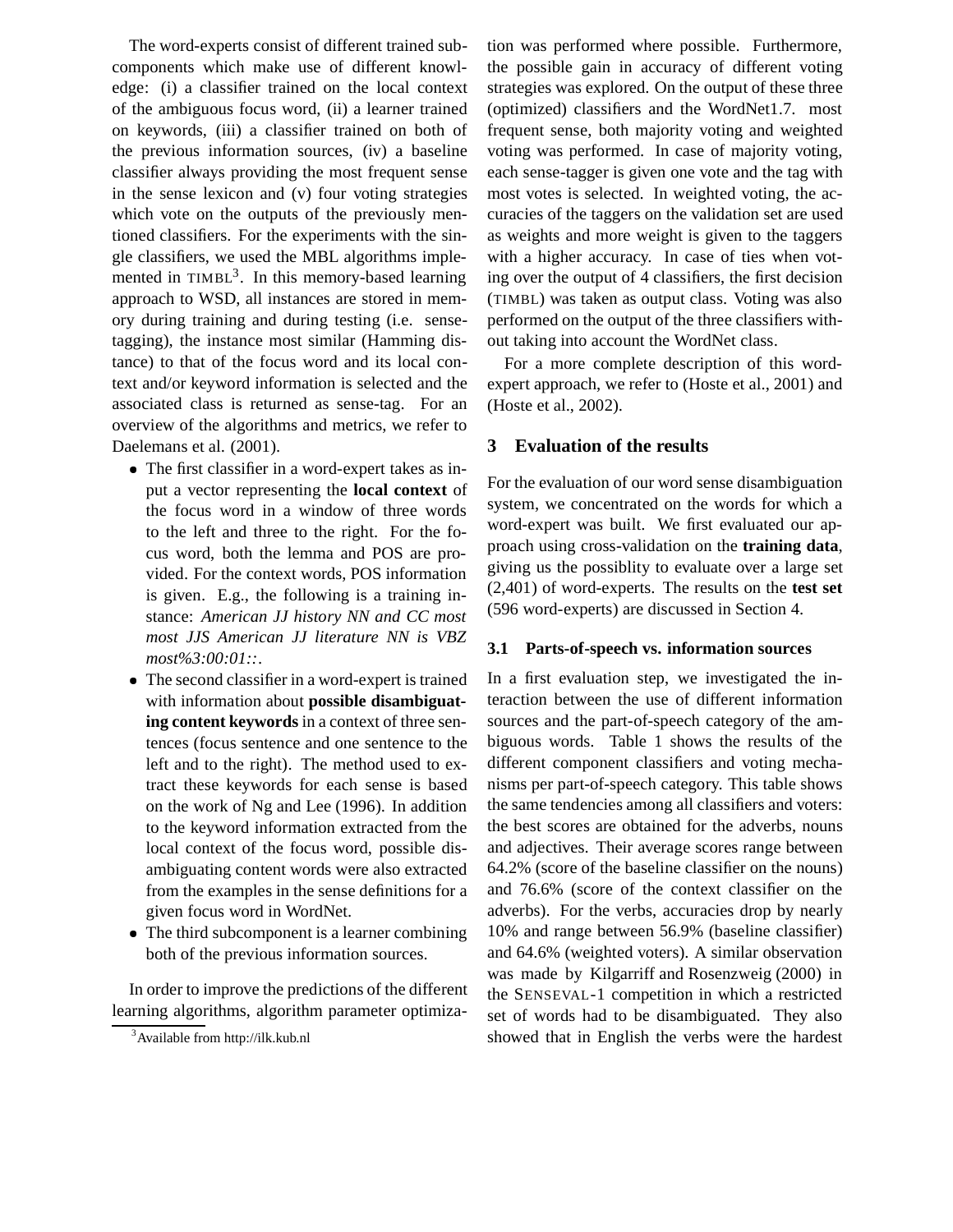| Pos             | <b>Baseline</b> | local<br>con-      | keywords | local<br>con- | majority | majority      | weighted | weighted       |
|-----------------|-----------------|--------------------|----------|---------------|----------|---------------|----------|----------------|
|                 |                 | text               |          | text<br>┷     | voting   | voting<br>(no | voting   | voting<br>(no) |
|                 |                 |                    |          | keywords      |          | baseline)     |          | baseline)      |
| $\overline{N}N$ | 64.19           | $71.\overline{36}$ | 74.20    | 69.34         | 69.31    | 72.69         | 73.39    | 73.75          |
| VВ              | 56.87           | 64.33              | 63.82    | 60.09         | 60.84    | 63.55         | 64.56    | 64.55          |
| JJ              | 66.26           | 72.16              | 73.80    | 70.39         | 70.37    | 72.79         | 73.34    | 73.61          |
| RB              | 69.95           | 76.64              | 74.51    | 73.05         | 72.48    | 74.90         | 75.51    | 75.42          |
| ALL             | 61.73           | 70.06              | 69.96    | 66.89         | 66.49    | 69.91         | 69.91    | 70.28          |

Table 1: Results on the train set of the component classifiers and voters per part-of-speech category

category to predict.

Each row in Table 1 shows results of the different word-expert components per part-of-speech category. This comparison reveals that there is no optimal classifier/voter per *part-of-speech*, nor an overall optimal classifier. However, making use of different classifiers/voters which take as input different information sources does make sense, if the selection of the classifier/voter is done at the *word* level. We already showed this gain in accuracy in Figure 2: selecting the optimal classifier/voter for each single word-expert leads to an overall accuracy of 73.8% on the train set, whereas the second best method (weighted voting without taking into account the baseline classfier) yields a 70.3% accuracy.

## **3.2 Number of training items**

We also investigated whether the words with the same part-of-speech have certain characteristics which make them harder/easier to disambiguate. In other words, why are verbs harder to disambiguate than adverbs? For this evaluation, the results of the context classifier were taken as a test case and evaluated in terms of (i) the number of training items, (ii) the number of senses in the training corpus and (iii) the sense distribution within the word-experts.

With respect to the number of training items, we observed that their frequency distribution is Zipflike (Zipf, 1935): many training instances only occur a limited number of times, whereas few training items occur frequently. In order to analyze the effect of the number of training items on accuracy, all word-experts were sorted according to their performance and then divided into equally-sized groups of 50. Figure 2 displays the accuracy of the wordexperts in relation to the averages of these bags of 50. The Figure shows that the accuracy fluctuations for these bags are higher for the experts with a lim-



Figure 2: Number of training items over all wordexperts in relation to the accuracy of the context classifier (logscale).

ited number of training items and that these fluctuations decrease as the number of training items increases. The average accuracy level of 70% can be situated somewhere in the middle of this fluctuating line.

This tendency of performance being independent of the number of training items is also confirmed when averaging over the number of training items per part-of-speech category. The adjectives have on average 49.0 training items and the nouns have an average of 52.9 training items. The highest average number of training items is for the verbs (86.7) and adverbs (82.1). When comparing these figures with the scores in Table 1, in which it is shown that the verbs are hardest to predict, whereas the accuracy levels on the adverbs, nouns, adjectives are close, we can conclude that the mere number of training items is not an accurate predictor of accuracy. This again confirms the usefulness of training classifiers even on very small data sets, also shown in Figure 1.

### **3.3 Polysemy and sense distribution**

For the English lexical sample task in SENSEVAL-1, Kilgarriff and Rosenzweig (2000) investigated the effect of polysemy and entropy on accuracy. Pol-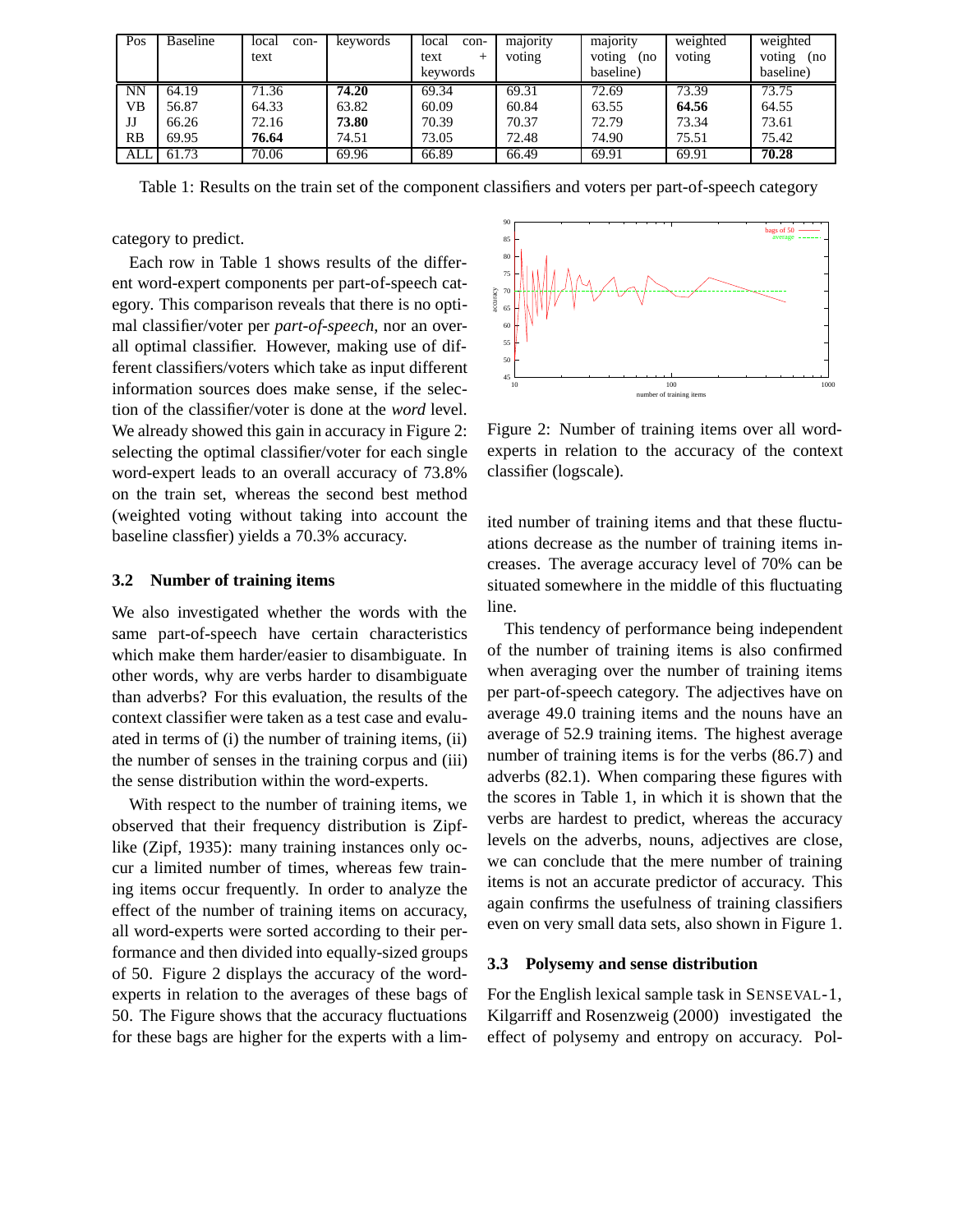

Figure 3: Scatter plot displaying the number of senses and the exponential trendline per POS in relation to the accuracy of the context classifier.

ysemy can be described as the number of senses of a word-POS combination; entropy is an estimation of the information chaos in the frequency distribution of the senses. If the corpus instances are evenly spread across the lexicon senses, entropy will be high. The sense distribution of ambiguous words can also be highly skewed, giving rise to low entropy scores. Kilgarriff and Rosenzweig (2000) found that the nouns on average had higher polysemy than the verbs and the verbs had higher entropy. Since verbs were harder to predict than nouns, they came to the conclusion that entropy was a better measure of task difficulty than polysemy. Since we were interested whether the same could be concluded for the English all-words task, we investigated this effect of polysemy and entropy in relation to the accuracy of one classifier in our word-expert, namely the context classifier.

Figure 3 shows the number of senses (polysemy) over all word experts with the same part-of-speech in relation to the scores from the context classifier, whereas Figure 4 displays the sense distributions (entropy) over all word-experts with the same part-of-speech. Although it is not very clear from the scatter plot in Figure 3, the exponential trendlines show that accuracy increases as the number of senses decreases. For the sense distributions, the same tendency, but much stronger, can be observed: low entropy values mostly coincide with high accuracies, whereas high entropies lead to low accuracy



Figure 4: Scatter plot displaying the entropy of the sense distributions and the exponential trendline per POS in relation to the accuracy of the context classifier.

scores. This tendency is also confirmed when averaging these scores over all word-experts with the same part-of-speech (see Table 2): the verbs, which are hardest to predict, are most polysemic and also show the highest entropy. The adverbs, which are easiest to predict, have on average the lowest number of senses and the lowest entropy. We can conclude that both polysemy and in particular entropy are good measures for determining task difficulty.

These results indicate it would be interesting to work towards a more coarse-grained granularity of the distinction between word senses. We believe that this would increase performance of the WSD systems and make them a possible candidate for integration in practical applications such as machine translation systems. This is also shown by Stevenson and Wilks (2001), who used the *Longman Dictionary of Contemporary English* (LDOCE) as sense inventory. In LDOCE, the senses for each word type are grouped into sets of senses with related meanings (homographs). Senses which are far enough apart are grouped into separate homographs. The vast majority of homographs in LDOCE are marked with a single part-of-speech. This makes the task of WSD partly a part-of-speech tagging task, which is generally held to be an easier task than word sense disambiguation: on a corpus of 5 articles in the *Wall Street Journal*, their system already correctly classifies 87.4% of the words when only using POS information (baseline: 78%).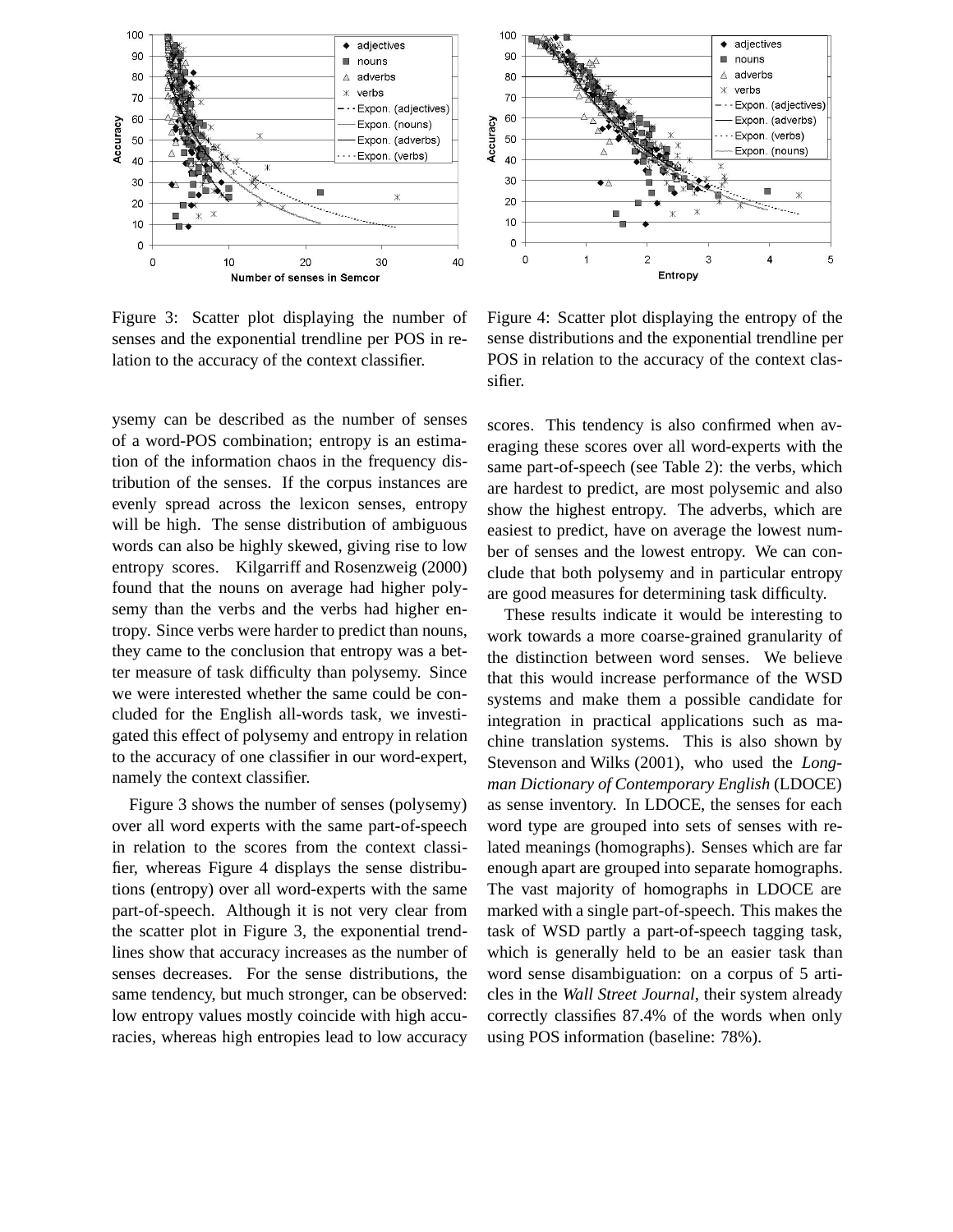| POS.      | Average polysemy | Average entropy |
|-----------|------------------|-----------------|
| <b>RB</b> | $3.26 \pm 1.55$  | $1.11 \pm 0.52$ |
| Л         | $4.11 \pm 1.63$  | $1.35 \pm 0.67$ |
| NN        | $4.75 \pm 2.64$  | $1.52 \pm 0.72$ |
| VB        | $6.36 \pm 4.51$  | $1.74 \pm 0.87$ |

Table 2: Average polysemy and entropy per part-ofspeech category.

As illustrated in Figure 4, the context classifier performs best on word-POS combinations with low entropy values. However, since low entropy scores are caused by at the one end, many instances having the same sense and at the other, a very few instances having different senses, this implies that simply choosing the majority class for all instances already leads to high accuracies. In order to determine performance on those low entropy words, we selected 100 words with the lowest entropy values. The local context classifier has an average accuracy of 96.8% on these words, whereas the baseline classifier which always predicts the majority class has an average accuracy of 90.2%. These scores show that even in the case of highly skewed sense distributions, where the large majority of the training instances receives a majority sense, our memorybased learning approach performs well.

# **4 Results on the Senseval test data**

In order to evaluate our word-expert approach on the SENSEVAL-2 test data, we divided the data into three groups as illustrated in Table 3. The *onesense* group (90.5% accuracy) contains the words with one sense according to WordNet1.7. Besides the errors made for the "U" words, the errors in this group were all due to incorrect POS tags and lemmata. The *more-sense* < threshold group (63.3%) accuracy) contains the words with more senses but for which no word-expert was built due to an insufficient number (less than 10) of training instances. These words all receive the majority sense according to WordNet1.7. The *more-sense* > *threshold* group (55.3% accuracy) contains the words for which a word-expert is built. In all three groups, top performance is for the nouns and adverbs; the verbs are hardest to classify. The last row of Table 3 shows the accuracy of our system on the English all words test set. Since all 2,473 word forms were covered, no distinction is made between precision and recall. On the complete test set, an accuracy of 64.4% is obtained according to the fine-grained SENSEVAL-2 scoring.

This result is slightly different from the score obtained during the competition (63.6%), since for these new experiments complete optimization was performed over all parameter settings. Moreover, in the competition experiments, Ripper (Cohen, 1995) was used as the keyword classifier, whereas in the new experiments TIMBL was used for training all classifiers. Just as in the SENSEVAL-1 task for English (Kilgarriff and Rosenzweig, 2000), overall top performance is for the nouns and adverbs. For the verbs, the overall accuracy is lowest: 48.6%. This was also the case in the train set (see Table 1). All 86 "unknown" word forms, for which the annotators decided that no WordNet1.7 sense-tag was applicable, were mis-classified.

Although our WSD system performed second best on the SENSEVAL-2 test data, this 64.4% accuracy is rather low. When only taking into account the words for which a word-expert is built, a 55.3% classification accuracy is obtained. This score is nearly 20% below the result on the train set (see Figure 1): 73.8%. A possible explanation for the accuracy differences between the word-expert classifiers on the test and train data, is that the instances in the Semcor training corpus do not cover all possible WordNet senses: in the training corpus, the words we used for the construction of word-experts had on average  $4.8\pm3.2$  senses, whereas those same words had on average  $7.4 \pm 5.8$  senses in WordNet. This implies that for many sense distinctions in the test material no training material was provided: for 603 out of 2,473 test instances (24%), the assigned sense tag (or in case of multiple possible sense tags, one of those senses) was not provided in the train set.

# **5 Conclusion**

In this paper, we evaluated the results of the Antwerp automatic disambiguation system in the context of the SENSEVAL-2 English all words task. Our approach was to create word-experts per word-POS pair. These word-experts consist of different classifiers/voters, which all take different information sources as input. We concluded that there was no information source which was optimal for all word-